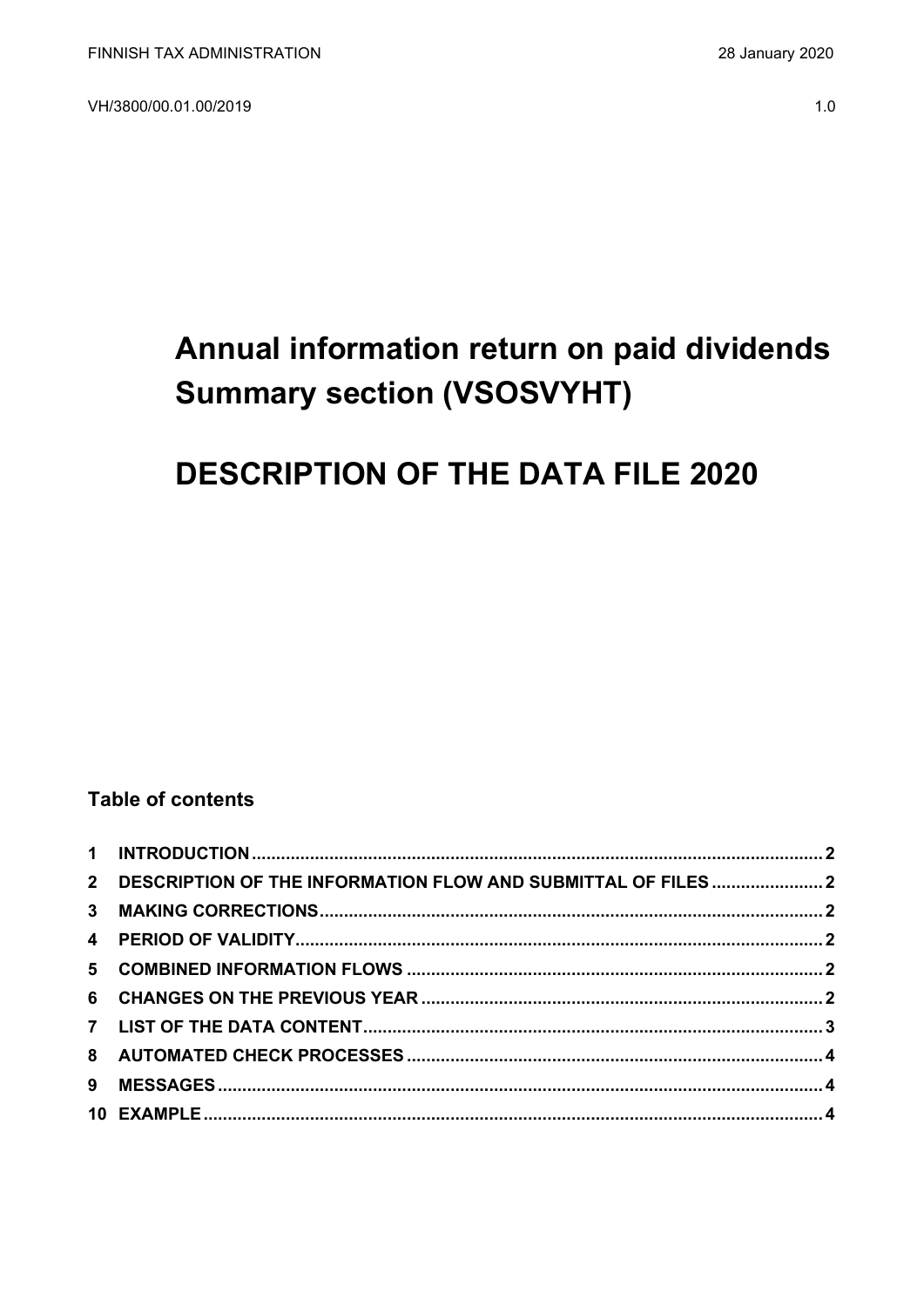## **Version history**

| <b>Date</b> | Version | <b>Description</b>                              |
|-------------|---------|-------------------------------------------------|
| 28.1.2020   |         | First release concerning the 2020 taxable year. |

#### <span id="page-1-0"></span>**1 INTRODUCTION**

This guidance explains the structure of the required inbound file and the check procedures that follow. For more information, see tax.fi > About us > IT developers > e-Filing guidance > Electronic filing of information returns General description.

#### <span id="page-1-1"></span>**2 DESCRIPTION OF THE INFORMATION FLOW AND SUBMITTAL OF FILES**

**Starting 2014**, the filing of the return concerns the beneficiary's dividends for the tax year that are ready for payment to him or her even in cases where actual payment is not yet made.

For more information and instructions, go to the 'Annual Information Returns' pages of the Website, > Forms > Annual information.

For more information on how to log in specifically for different information flows, and for information on the locations of check routines for authorisations, click [here.](https://www.ilmoitin.fi/webtamo/sivut/IlmoituslajiRoolit?kieli=en&tv=VSOSVYHT)

#### <span id="page-1-2"></span>**3 MAKING CORRECTIONS**

For more information, see tax.fi > About us > IT developers > e-Filing guidance > Making corrections to e-filed submittals of information returns.

#### <span id="page-1-3"></span>**4 PERIOD OF VALIDITY**

This specification sets out the requirements of file formatting that come into force 28 January 2020 and continue to be in force until a new version of this specification is released.

For deadline dates for filing, see tax.fi > Verohallinto > Tietoa verotuksesta > Ohjelmistokehittäjät > Aikataulut (Available in Finnish and Swedish). .

#### <span id="page-1-4"></span>**5 COMBINED INFORMATION FLOWS**

You may send us the following flows in the same computer file as you are sending your VSOSVYHT flow:

- − VSOSERIE
- − VSRAERIE

#### <span id="page-1-5"></span>**6 CHANGES ON THE PREVIOUS YEAR**

| <b>Version</b> | Data Name   | Data element                                | <b>Description</b>          |
|----------------|-------------|---------------------------------------------|-----------------------------|
| 1.0            | 15-18/058   | Year of payment                             | Year changed                |
|                | 230-250/128 | Dividends distributed on shares deposited   | This is a new data element  |
|                |             | in equity savings accounts, held by Finnish | and a new reportable amount |
|                |             | residents                                   |                             |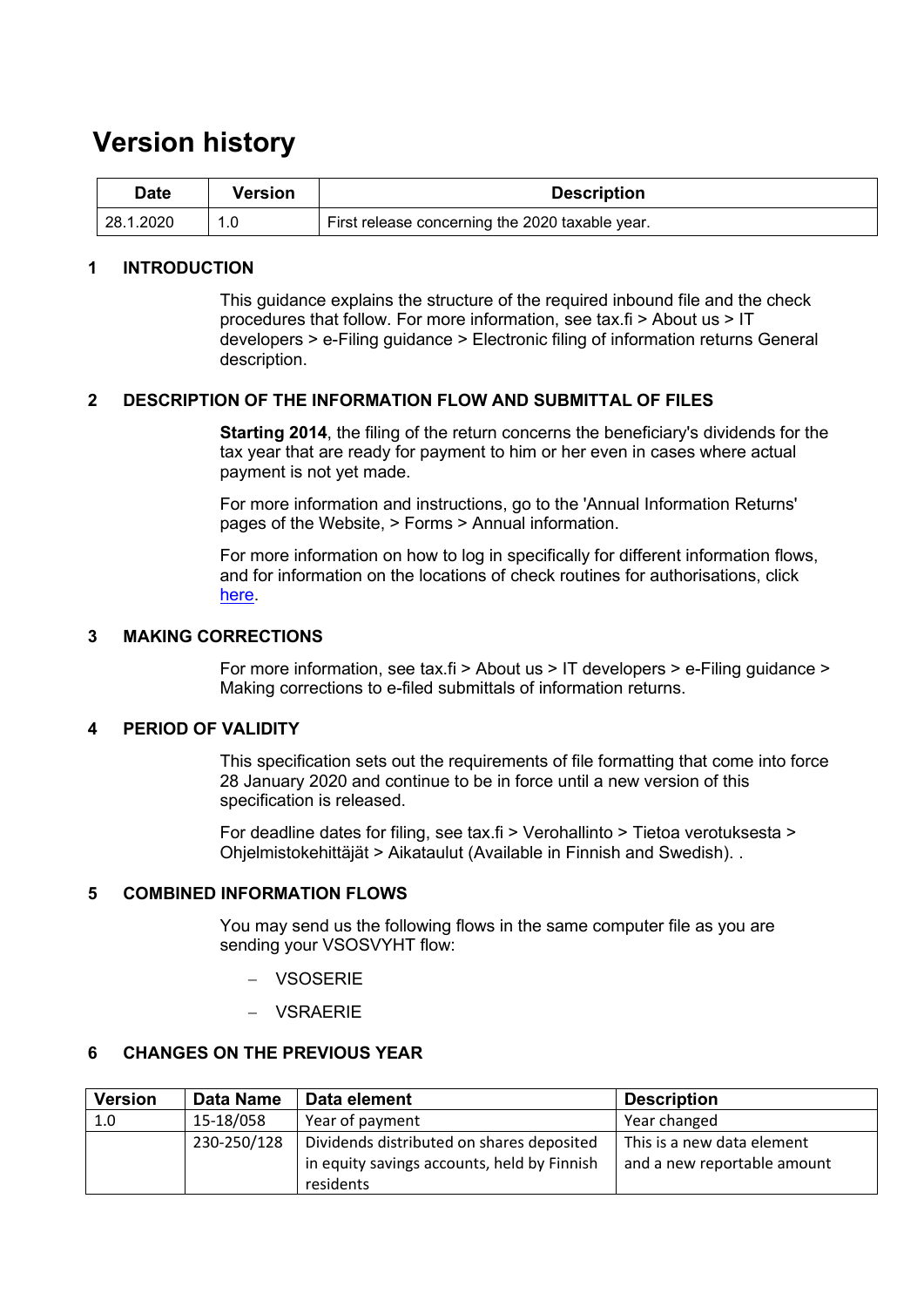## <span id="page-2-0"></span>**7 LIST OF THE DATA CONTENT**

| <b>Position</b> | Code $P/V$ |              | IТ.         | L/T    | <b>Description</b>                                                                                                                                                                                       | Format                | Permissible<br>values |
|-----------------|------------|--------------|-------------|--------|----------------------------------------------------------------------------------------------------------------------------------------------------------------------------------------------------------|-----------------------|-----------------------|
| $1-8$           | 000        | P            | T           |        | File identifier                                                                                                                                                                                          | AN <sub>8</sub>       | VSOSVYHT              |
| 10              | 082        | $\vee$       |             |        | Deletion                                                                                                                                                                                                 | A1                    | D                     |
| $12 - 13$       | 084        | P            | T           | $\ast$ | <b>Type of Payment</b><br>$01 = Dividends$<br>04 = Distribution of retained earnings, taxable as<br>dividends<br>(03 = Fully taxable dividends from a REIT company;<br>only applicable to REIT)          | N <sub>2</sub>        | 01,03,04,             |
| 15-18           | 058        | ${\sf P}$    | $\mathsf T$ | $\ast$ | Year of payment<br>The calendar year when the dividends are available<br>for cash payment to the beneficiary. For more<br>information, see section 2 and the guidance for<br>completing the return form. | <b>VVVV</b>           | 2020                  |
| 20-32           | 010        | $\mathsf{P}$ | T           |        | Business ID of the distributing company                                                                                                                                                                  | <b>YTUNNUS2</b>       |                       |
| 36-39           | 107        | P            | T           | $\ast$ | The tax year for which the dividends were distributed                                                                                                                                                    | <b>VVVV</b>           |                       |
| 41-48           | 111        | P            | T           | $\ast$ | The date of the decision to distribute dividends                                                                                                                                                         | PPKKVVVV              |                       |
| 50-57           | 112        | P            | T           | $\ast$ | Date of commencement of the payment                                                                                                                                                                      | <b>PPKKVVVV</b>       |                       |
| 59              | 110        | $\mathsf{P}$ |             |        | Type of incorporation on the date of decision to<br>distribute dividends<br>J = A stock-exchange listed company (§ 33a.2, Income<br>Tax Act.) or<br>$M =$ Another type of company.                       | AN1                   | J,M,                  |
| 61-66           | 105        | P            |             |        | <b>Total number of itemizations</b>                                                                                                                                                                      | $+NG$                 |                       |
| 68-84           | 108        | $\vee$       |             | Η      | The accounting period for which the dividends were<br>distributed                                                                                                                                        | PPKKVVVV-<br>PPKKVVVV |                       |
| 86-115          | 041        | $\sf V$      |             |        | Name of contact person                                                                                                                                                                                   | AN30                  |                       |
| 117-129         | 042        | $\vee$       |             |        | Contact person's telephone                                                                                                                                                                               | AN13                  |                       |
| 131-144         | 120        | P            |             |        | The total amount of dividends agreed to be<br>distributed                                                                                                                                                | R11,2                 |                       |
| 145-158         | 121        | $\vee$       |             |        | Total amount of tax withheld on distributed dividends R11,2                                                                                                                                              |                       |                       |
| 159-172         | 122        | $\vee$       |             |        | The total amount of payable dividends that the<br>shareholders have not cashed by the end of the<br>calendar year                                                                                        | R11,2                 |                       |
| 173-186         | 123        | $\vee$       |             |        | The total amount of dividends reported in earlier<br>calendar years for the same tax year                                                                                                                | R11,2                 |                       |
| 187-200         | 124        | $\vee$       |             |        | The total amount of dividends distributed to<br>nonresidents                                                                                                                                             | R11,2                 |                       |
| 201-214         | 125        | $\sf V$      |             |        | The total amount of tax withheld at source on the<br>payments made to nonresidents                                                                                                                       | R11,2                 |                       |
| 215-228         | 126        | $\vee$       |             |        | Dividends distributed on shares deposited in Finnish<br>residents' Individual Retirement Accounts under long-<br>term savings contracts.                                                                 | R11,2                 |                       |
| 230-244         | 127        | $\vee$       |             |        | Dividends distributed on shares deposited in equity<br>savings accounts, held by Finnish residents.                                                                                                      | R11,2                 |                       |
| 246-250         |            |              |             |        | Reserve space                                                                                                                                                                                            |                       |                       |
| 251-285         | 048        | P            |             |        | Software application that produced this file                                                                                                                                                             | AN35                  |                       |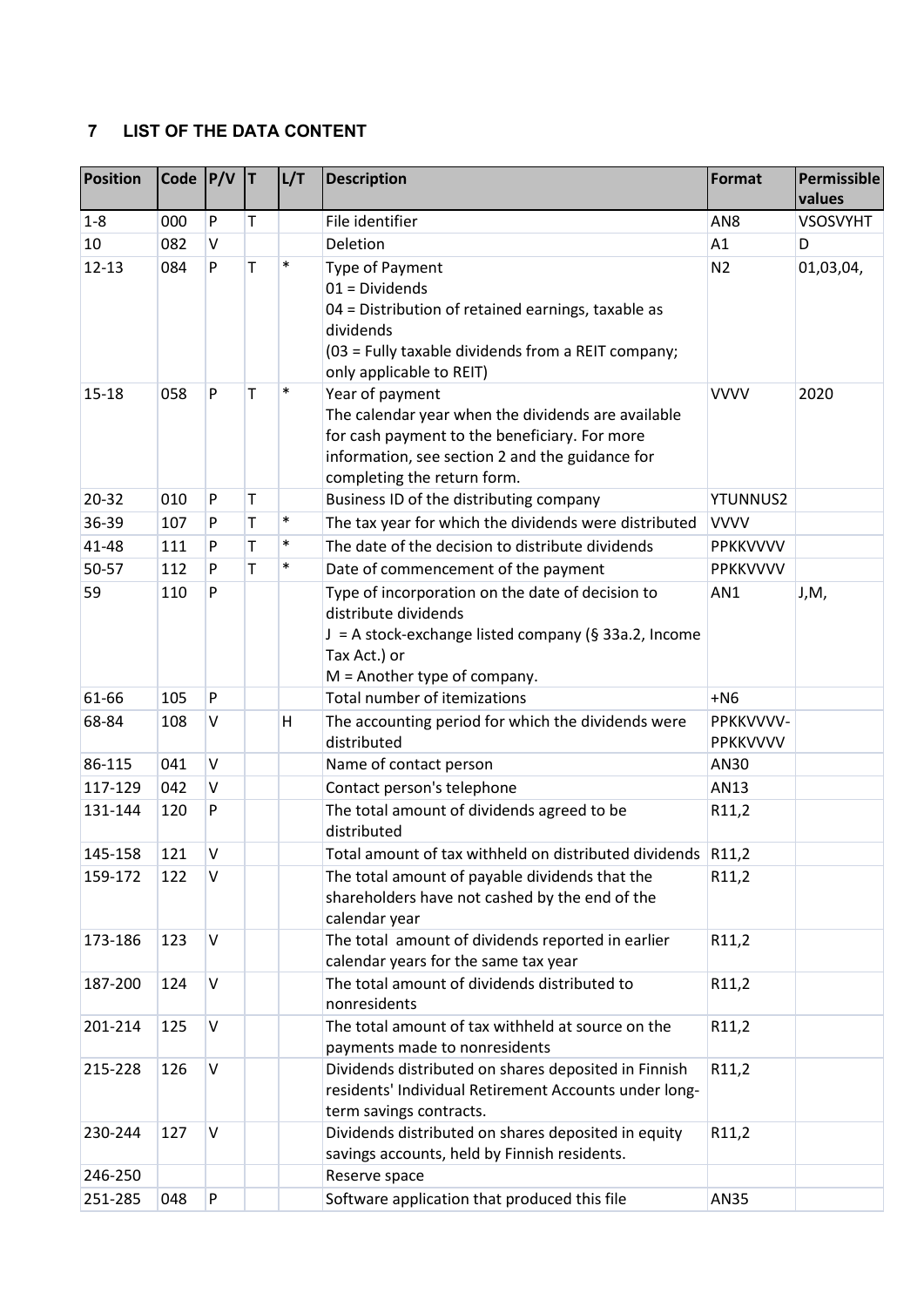| 287-300 | 198 | P | Soft-generated timestamp | <b>DDMM</b><br>YYYY |
|---------|-----|---|--------------------------|---------------------|
|         |     |   |                          | <b>HHMMSS</b>       |
|         | 999 | D | Final identifier         | N8                  |

### <span id="page-3-0"></span>**8 AUTOMATED CHECK PROCESSES**

| New /<br>Changed | Code | <b>Description of Check</b>                                                   |
|------------------|------|-------------------------------------------------------------------------------|
|                  | 107  | #1068; Invalid input: The tax year for which dividends are paid (107) must be |
|                  | 058  | Year of payment (058) or an earlier year.                                     |
|                  | 111  | #1069; Invalid input: The date when the corporate decision was made to        |
|                  | 112  | distribute dividends (111) must be the same as the Date of commencement of    |
|                  |      | the payment (112) or an earlier date.                                         |

#### <span id="page-3-1"></span>**9 MESSAGES**

| New /<br>Changed | Code       | Description of the message                                                                                                                                                                                              |
|------------------|------------|-------------------------------------------------------------------------------------------------------------------------------------------------------------------------------------------------------------------------|
|                  | 108<br>107 | If you populated the Accounting period for which dividends are distributed<br>(108), the final year of that accounting period PPKKVVVV-PPKKVVVV must be<br>the same as the Tax year for which dividends are paid (107). |
|                  |            | #1094; What is meant by 'tax year' is the accounting period for which dividends<br>are being distributed. The tax year must be the same as the end year of the<br>accounting period.                                    |
| $\mathsf{I}$     | 127        | If a value is populated in 'Dividends distributed on shares deposited in equity<br>savings accounts, held by Finnish residents', the following message appears                                                          |
|                  |            | #1617; Stock-exchange listed companies are the only parties that can populate<br>'Dividends distributed on shares deposited in equity savings accounts, held by<br>Finnish residents'                                   |

#### <span id="page-3-2"></span>**10 EXAMPLE**

A VSOSVYHT filing created by the Accounting Pro (048) software application, presenting summary information regarding a shareholder who receives dividends.

000:VSOSVYHT 084:01 058:2020 010:1234567-8 107:2015 111:28022020 112:01042020 110:J 105:30 108:01012019-31122019 041:WHITEFIELD THOMAS 042:0941467312 120:300000,00 121:43500,00 124:10000,00 125:2800,00 048:6606611-7\_AP